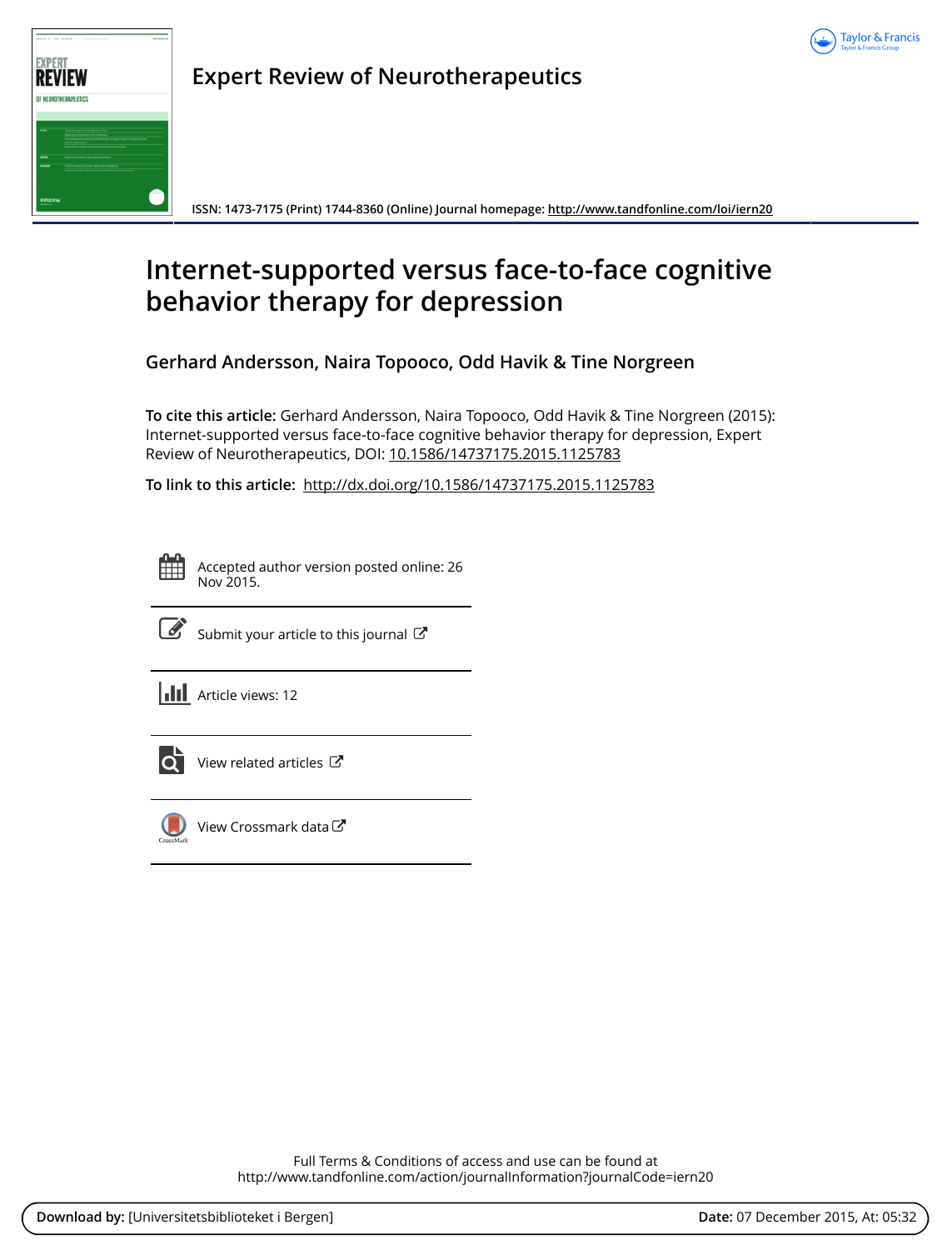**Journal:** *Expert Review of Neurotherapeutics* 

**DOI:** 10.1586/14737175.2015.1125783

### **Internet-supported versus face-to-face cognitive behavior therapy for depression**

AUTHOR LIST:

Gerhard Andersson<sup>1,2</sup>

Naira Topooco<sup>1</sup>

Odd Havik 3, 4

Tine Norgreen 3, 4

1 Department of Behavioural Sciences and Learning, Linköping University, Sweden

2 Department of Clinical Neuroscience, Psychiatry Section, Karolinska Institutet, Sweden

3 Department of Clinical Psychology, University of Bergen, Norway

4 Haukeland University Hospital, Norway

CORRESPONDING AUTHOR:

Gerhard Andersson, PhD

Department of Behavioural Sciences and Learning

Linköping University

SE-58183 Linköping

Sweden

E-mail: gerhard.andersson@liu.se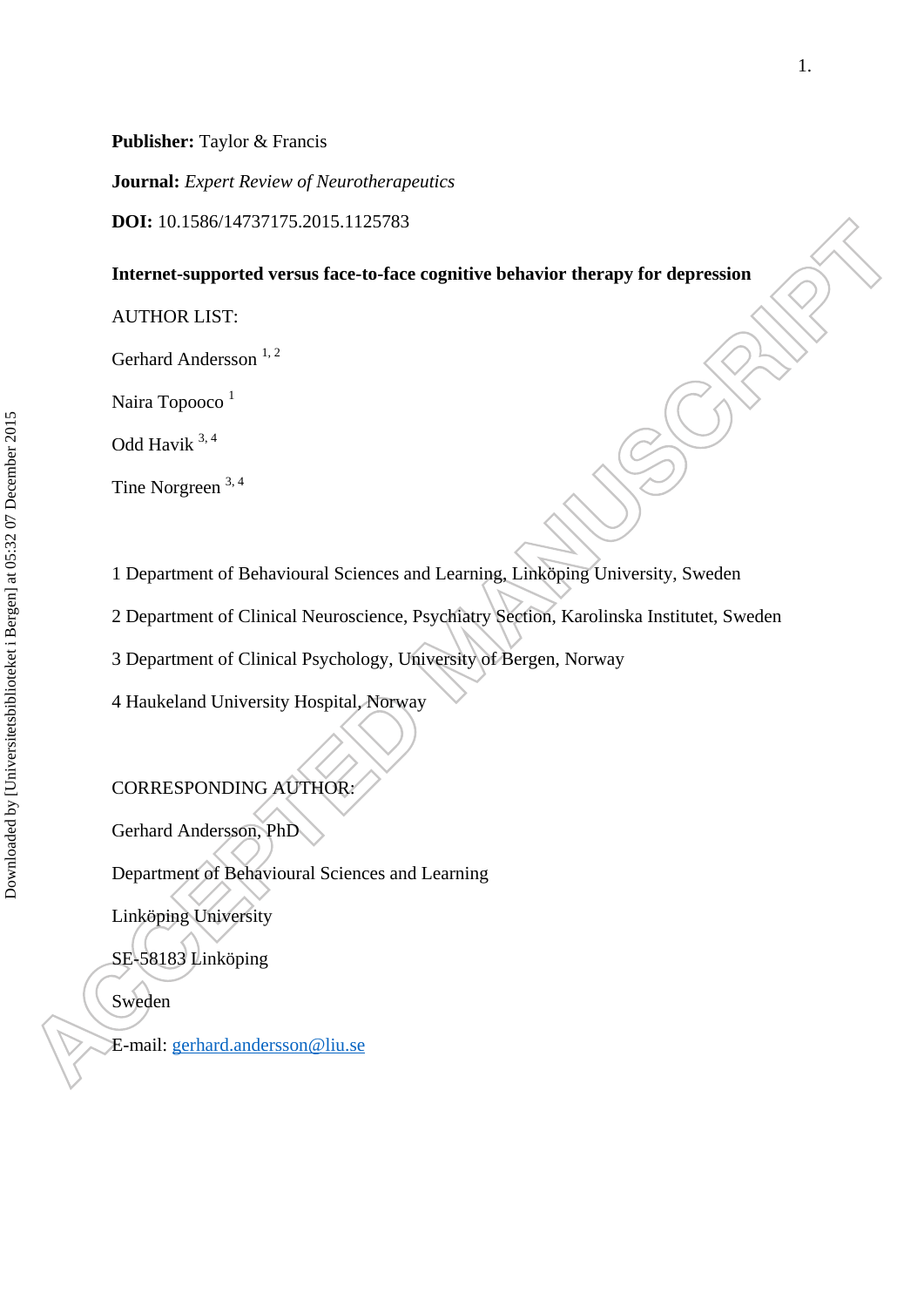#### Abstract

Major depression and depressive symptoms are highly prevalent and there is a need for different forms of psychological treatments that can be delivered from a distance at a low cost. In the present review the authors contrast face-to-face and internet-delivered cognitive behavior therapy (ICBT) for depression. A total of five studies are reviewed in which guided ICBT was directly compared against face-to-face CBT. Meta-analytic summary statistics were calculated for the five studies involving a total of 429 participants. The average effect size difference was Hedges  $g = 0.12$  (95% CI: -0.06~0.30) in the direction of favoring guided ICBT. The small difference in effect has no implication for clinical practice.The overall empirical status of clinician-guided ICBT for depression is commented on and future challenges are highlighted. Among these are developing treatments for patients with more severe and longstanding depression and for children, adolescents and the elderly. Also, there is a need to investigate mechanisms of change.

Key words: internet delivery, cognitive behavior therapy, face-to-face treatment, depression, mood disorders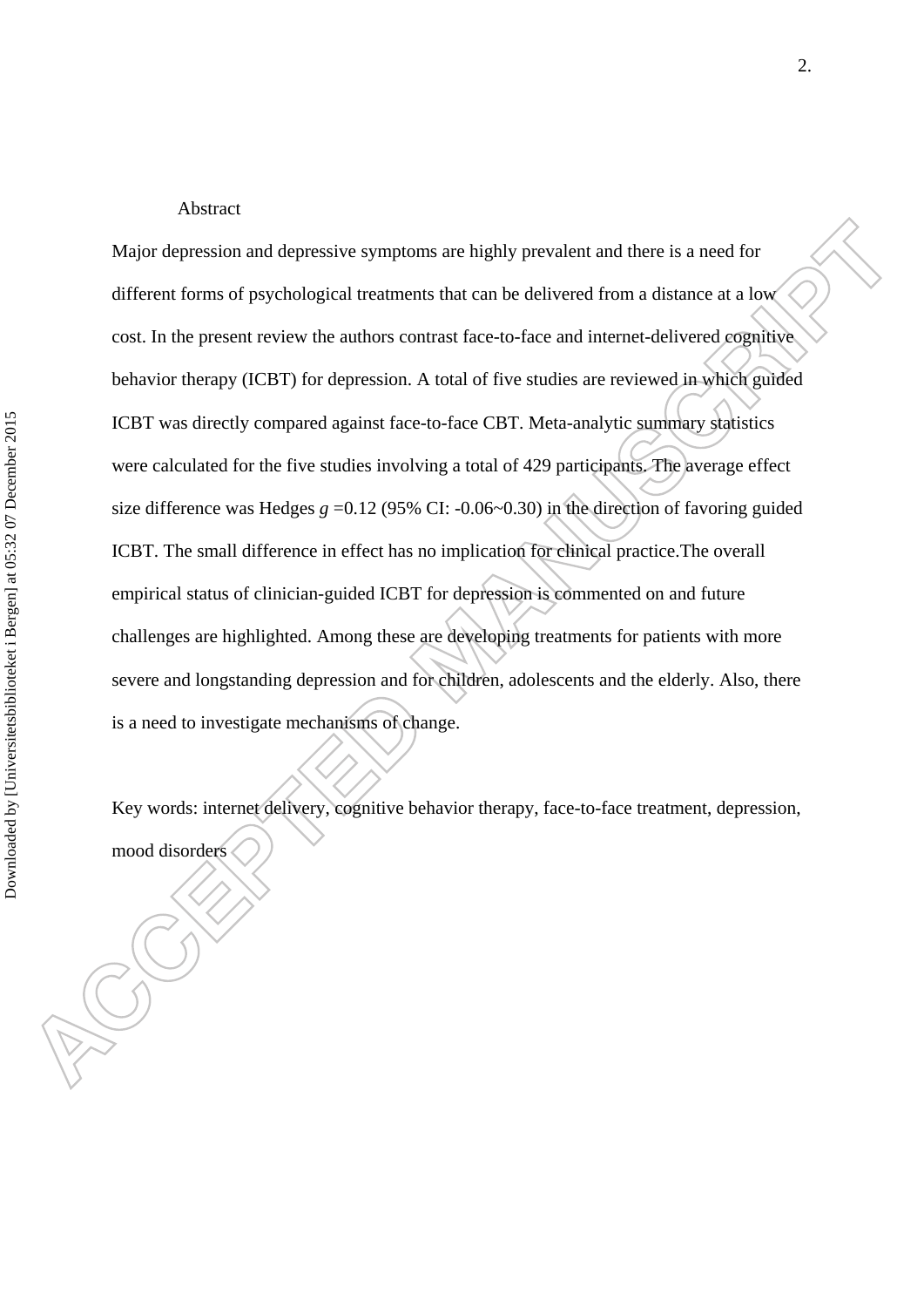#### **Introduction**

Major depression is a common disorder and even more common are depressive symptoms [1]. A challenge for clinicians is not only to treat depression when it occurs but also to prevent relapse. In addition, minor depression can also be treated and this can be a way to prevent the onset of a full depressive episode [2]. There are numerous treatments for depression including medication and a range of psychological treatments [3]. Interestingly, psychological treatments tend to be preferred by many patients and initial evidence suggests that psychological treatments may be more suitable to prevent relapse compared to medication [4].

In spite of efforts to disseminate evidence-based psychological treatments for depression - most often cognitive behavior therapy (CBT) and interpersonal psychotherapy (IPT) - there is a need for treatment alternatives that are easily accessible and less costly. One way to handle this challenge is to deliver psychological treatment in the form of guided selfhelp via the internet [5]. Even if there are examples of psychodynamic internet treatment [6] and physical exercise [7] for depression, most studies and clinical implementations have been in the form of internet-delivered CBT (ICBT). ICBT was developed in the mid 1990s and has since been the topic of intensive research and implementation efforts with more than 120 randomized controlled trials and an increasing number of effectiveness studies [8]. There are various forms of ICBT ranging from automated self-guided treatments to real time chat-based treatment via video-conferencing [9]. When it comes to depression evidence suggests that clinician-guided treatments in terms of outcome are superior to self-guided treatments [10]. One way to describe clinician-guided ICBT is to contrast this treatment against regular faceto-face CBT. This is presented in **Table 1.**

 The aim of this paper is to review the literature on clinician-guided ICBT for depression and depressive symptoms, and how well ICBT compares against face-to-face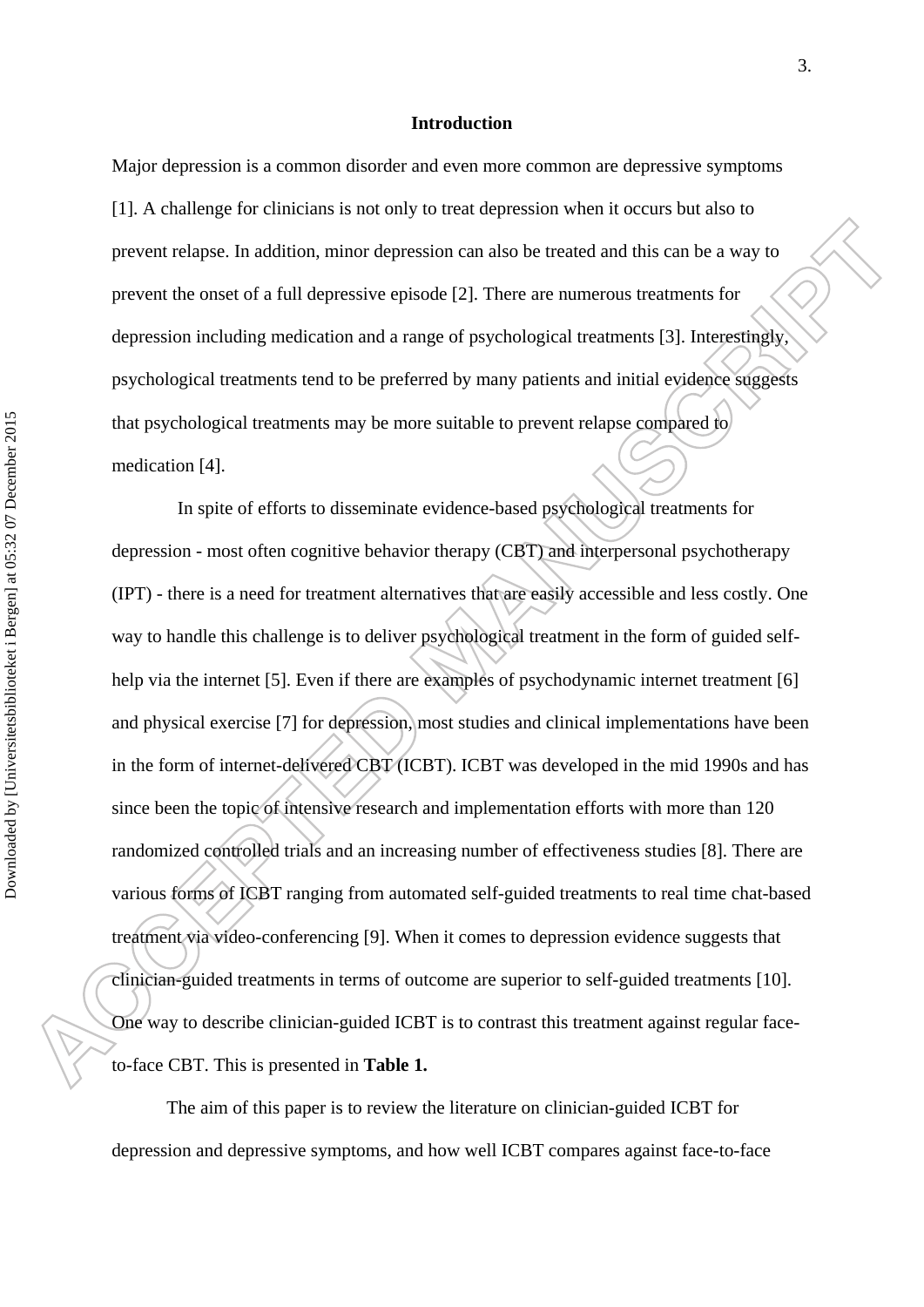CBT. We begin with an updated brief review on the evidence-base for guided ICBT and then provide a meta-analytic summary of studies contrasting face-to-face and therapist guided ICBT for depression and depressive symptoms, including a recent study on smartphone and internet-delivered treatment. We conclude by discussing future research needs and a selection of topics concerning ICBT for depression.

#### **The evidence base for ICBT for depression**

Depression has been the focus of ICBT research since the early 2000s and there are several systematic reviews and meta-analyses available. One uncertainty in this literature is the mixing of computerized CBT and ICBT, but increasingly the latter is less frequent and ICBT studies tend to dominate the reviews in terms of number of controlled trials. One example of a review including both computerized treatment overall and ICBT is a metaanalysis from 2009 in which the overall effect of ICBT and computerized treatments for depression were investigated [11]. The authors included 15 comparisons and found that the overall effect size (Cohen's *d*) was  $d = 0.41$ . This effect size was significantly moderated by a difference between guided ( $d = 0.61$ ) and unguided ( $d = 0.25$ ) treatments. A more recent updated review of the same literature included 19 controlled trials [12]. Again, these researchers also included computerized CBT even if ICBT dominated. Results were in line with the previous meta-analysis with an average effect of  $d = 0.56$  against control and a moderating effect of support. Indeed, the authors found that a standardized mean difference (Cohen's *d*) of  $d = 0.78$  for guided interventions,  $d = 0.58$  for treatments with administrative support, and  $d = 0.36$  for studies without any guidance. This is in line with a review focused on ICBT only [10] and with another a more recent meta-analytic review [13].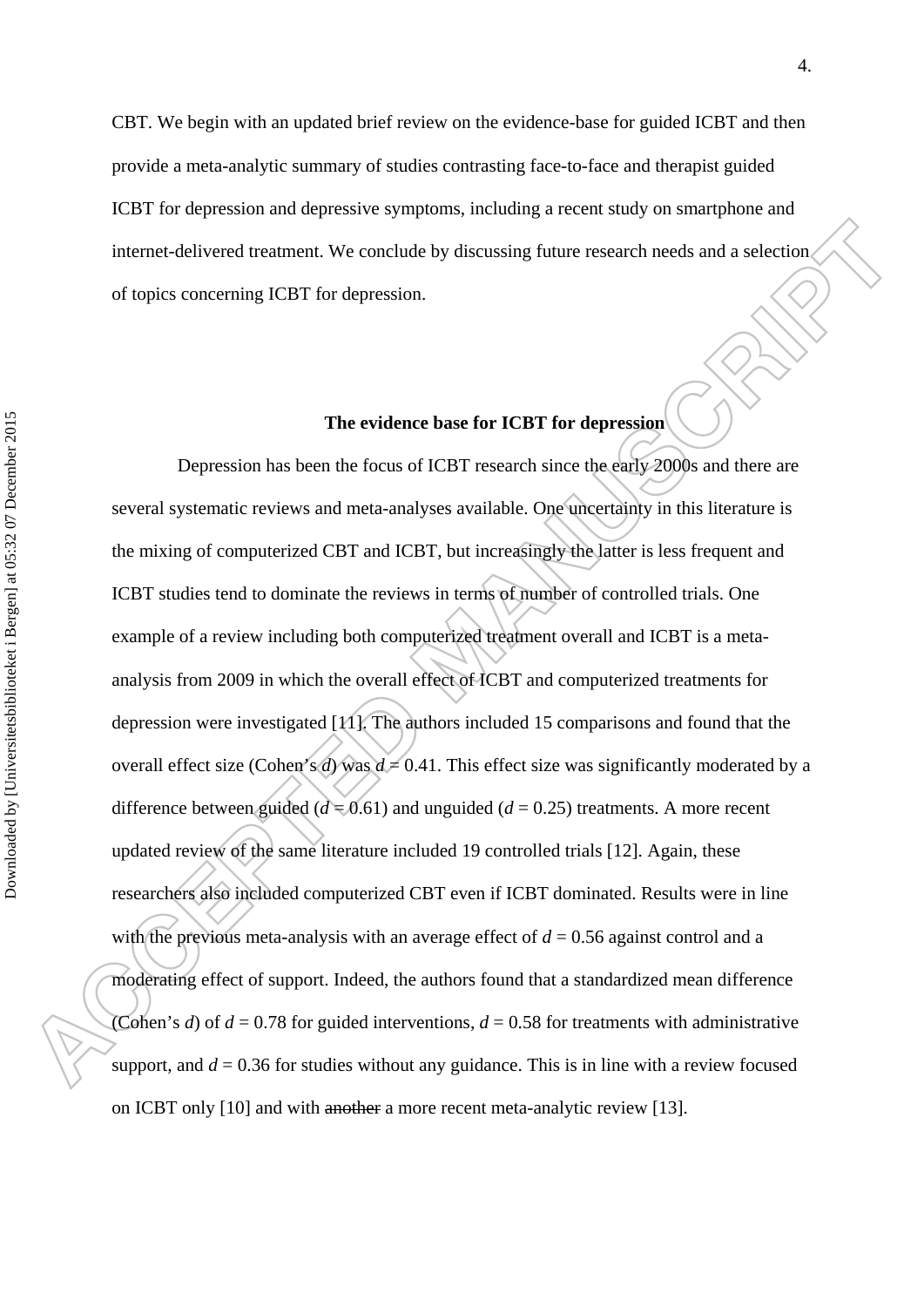Increasingly, data on long-term effects of ICBT are being collected and also treatments that are directly aimed at preventing relapse in patients with residual symptoms [14,15]. One example is a long-term follow-up study that reported maintained treatment gains at a 3.5 year follow-up [16] and in another trial a three year follow-up was included [17] showing maintained reduced depression levels. Another therapist-assisted treatment program, Interapy, has also been found to generate long-term outcomes in an 18-month follow-up [18]. Several studies have included shorter follow-up periods such as 6 months post-treatment [19].

 Given the number of controlled studies it is motivated to ask how well clinician guided ICBT works in more clinically representative settings. This was the topic of a review from 2013 [20], and since that publication a large effectiveness study on depression (*N* = 1203) has been published with data from the internet psychiatry unit at Karolinska University Hospital in Sweden [21]. Results showed that guided ICBT lead to significant reductions of depression symptoms with a large within-group effect size  $(d = 1.27)$ . They also included a 6 months follow-up with large effects (which had substantial loss of data). Another example of how ICBT has been found to work in regular clinical settings was provided for the Interapy program [22]. A third example of effectiveness data was provided by an Australian research group who reported data from 359 patients treated with ICBT in primary care [23].

 Overall, this brief update of the literature suggests that ICBT continues to be found to be effective in controlled trials [10,24], that long-term effects have been observed and that effectiveness data are being published, with all pointing in the direction of ICBT being as effective as face-to-face CBT. However, without direct comparisons within trials the notion of equivalence cannot be assumed as patients in ICBT and face-to-face trials may differ. Thus we now turn to the controlled studies on ICBT versus face-to-face CBT for depression.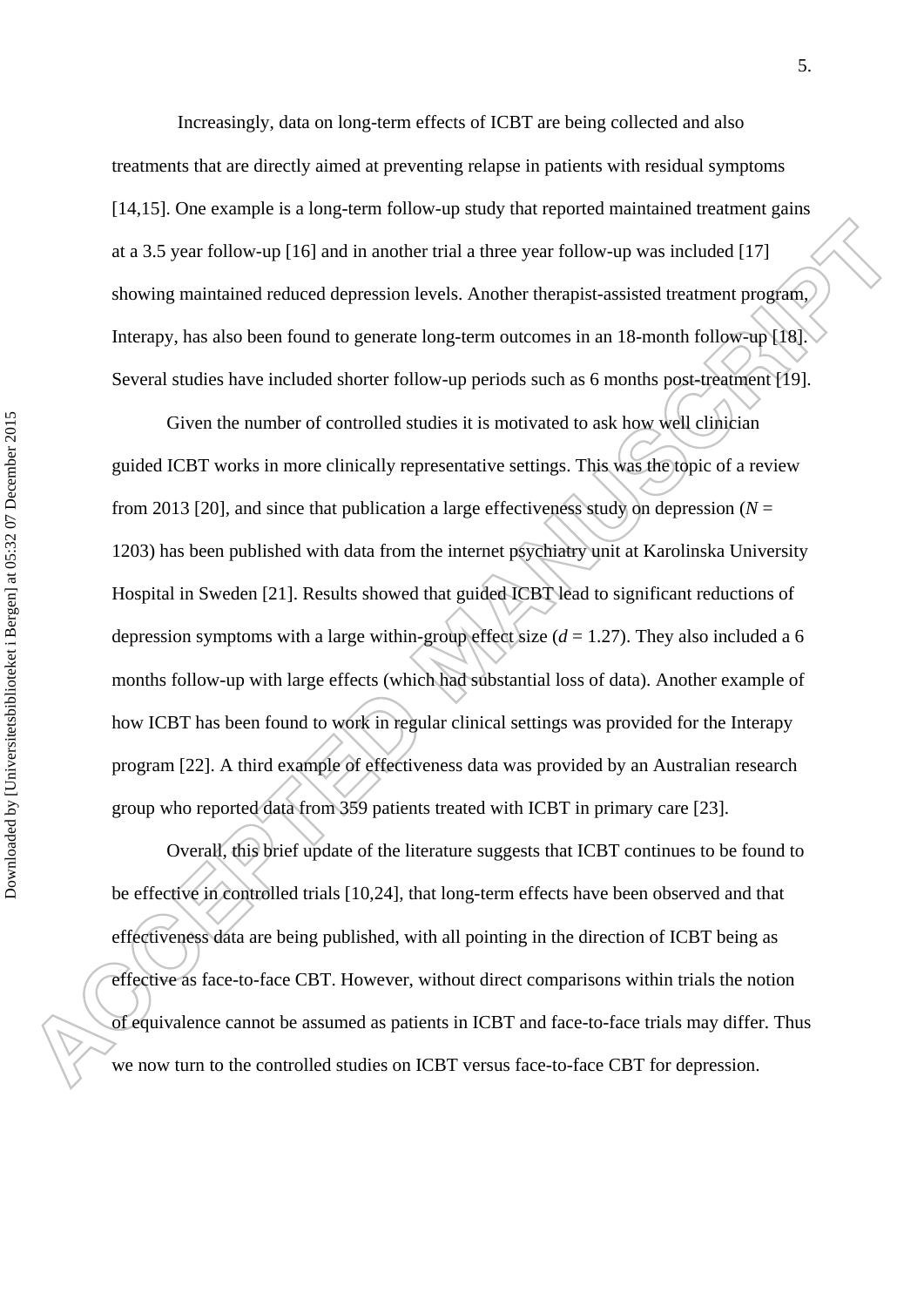#### **As effective as face-to-face?**

There are two previous meta-analysis, with one on the contrast between guided selfhelp and face-to-face therapy for anxiety and depression [25], and another on the direct comparison between ICBT and face-to-face therapy [26]. Both showed no differences between the treatment formats. The latter meta-analysis only included two trials on depression/depressive symptoms and we therefore decided to do an updated search for trials contrasting ICBT and face-to-face CBT. To identify studies, systematic searches in PubMed (Medline database) were conducted in November 2015 using various search terms (e.g., "internet versus face-to-face", "web-based AND face-to-face", "web-based versus group"), and these terms were combined with the term "depress\*", and the search filter "randomized controlled trial" was used. We also consulted other databases (Scopus, Google Scholar and PsychInfo), and reference lists of recent studies and reviews on internet interventions. In total we were able to include five controlled trials in this review after screening abstracts of 947 studies. In contrast to the overall status of ICBT, with a rapid increase of controlled trials [27], comparative trials involving face-to-face treatments are slower to conduct and hence more rare. We will first review the trials and in the next section calculate meta-analytic statistics.

To our knowledge the first controlled trial comparing face-to-face and ICBT for depressive symptoms was conducted in the Netherlands [28]. The researchers included 201 participants (mean age 55 years; 63 % females) in their trial in which they compared unguided ICBT and group CBT based on Lewinsohn's Coping With Depression course [29]. They also included a waiting-list control condition. The treatments lasted for 10 weeks. There was a notable dropout rate with 34 % in ICBT and 43 % in the group CBT dropping out and not providing post-treatment data. Overall, both groups improved and the within-group effect was  $d = 1.0$  for ICBT and  $d = 0.65$  for the group treatment, but the two did not differ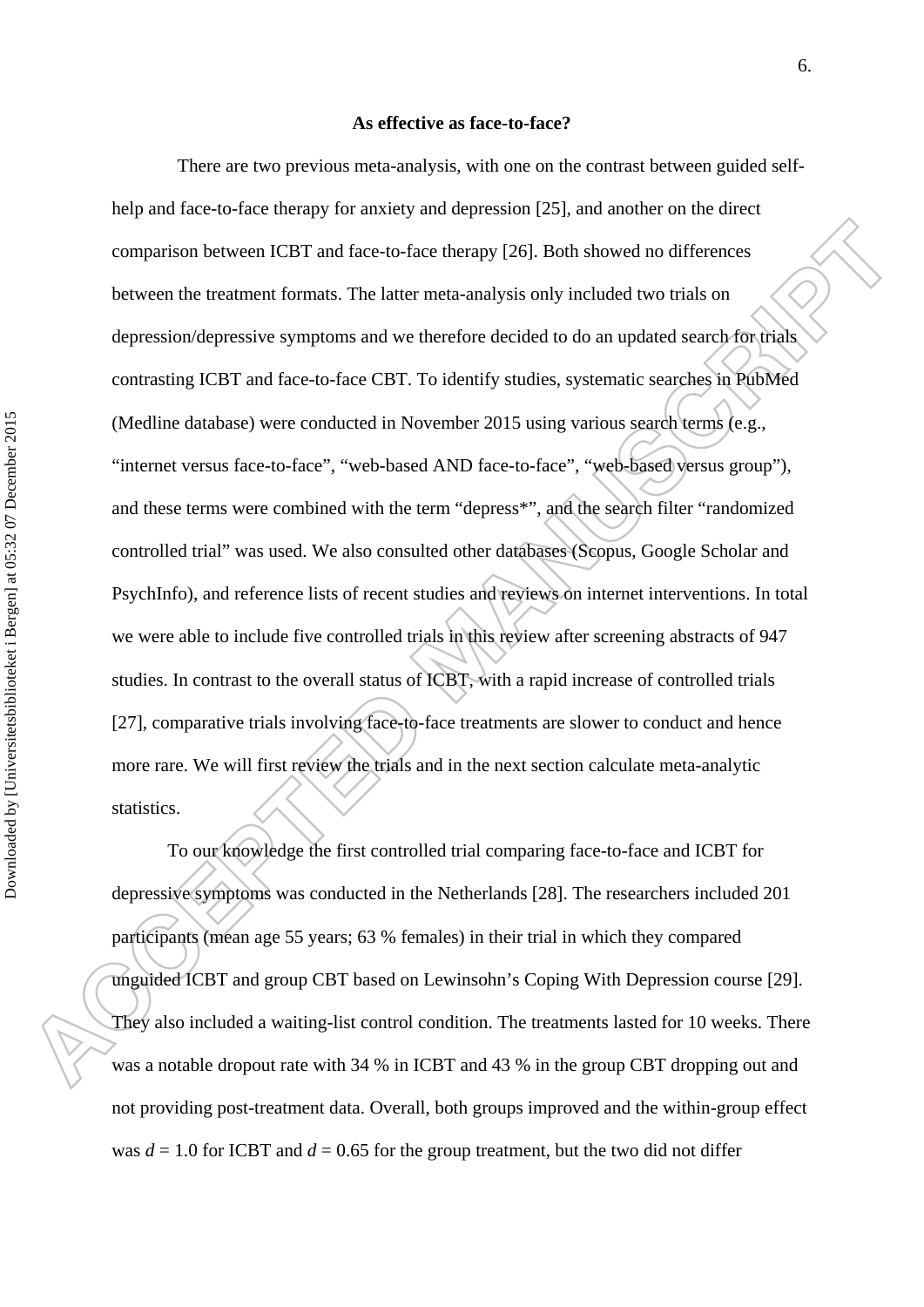significantly. A subsequent one-year follow-up study was published [30] showing that the lack of significant difference between the two treatments remained. Adverse events or deterioration were not mentioned.

In a second study retrieved, Wagner et al. compared guided ICBT for depression to face-to-face treatment, with the difference being that it was individual treatment and not group treatment [31]. They included 62 participants in the study (mean age 38 years; 64% females), and while there was no structured diagnostic interview, depression was defined as elevated scores on a self-report measure. The treatments lasted for 8 weeks and there was a 3-months follow-up. There was a somewhat larger dropout from the ICBT group (7 vs. 2 in the face-to-face group), and in particular at 3-months follow-up only 37/62 completed outcome measures. Both groups displayed large within-group effects (*d =* 1.27 and 1.37 at post-treatment for ICBT and face-to-face treatment respectively). However, at 3 months follow-up there was a clear tendency for the ICBT group to fare better with a between-group effect of  $d = 0.61$  in favour of ICBT. This was explained by a significant worsening on BDI-II scores in the face-to-face group. The authors reported deterioration in the face-to-face group but no correspondent proportion of deterioration in the ICBT group.

In a study from our group we compared guided ICBT against face-to-face group treatment in a sample of 69 persons diagnosed with depression (mean age 42 years; 78% female), and recruited from the general public. In addition, to post-treatment data we also included follow-up data at 1 year and 3 years after treatment with randomization maintained [17]. The treatments lasted for 8 weeks and were similar in contents. Dropout rates varied during the course of the trial, but were generally low with as many as 62 completing the 3 year follow-up (90 %). There were large within-group effects for both treatments (Cohen's *d*'s above 1.0) and non-inferiority analyses could confirm non-inferiority of guided ICBT. Indeed, there was even a tendency for the guided ICBT group to be superior to the group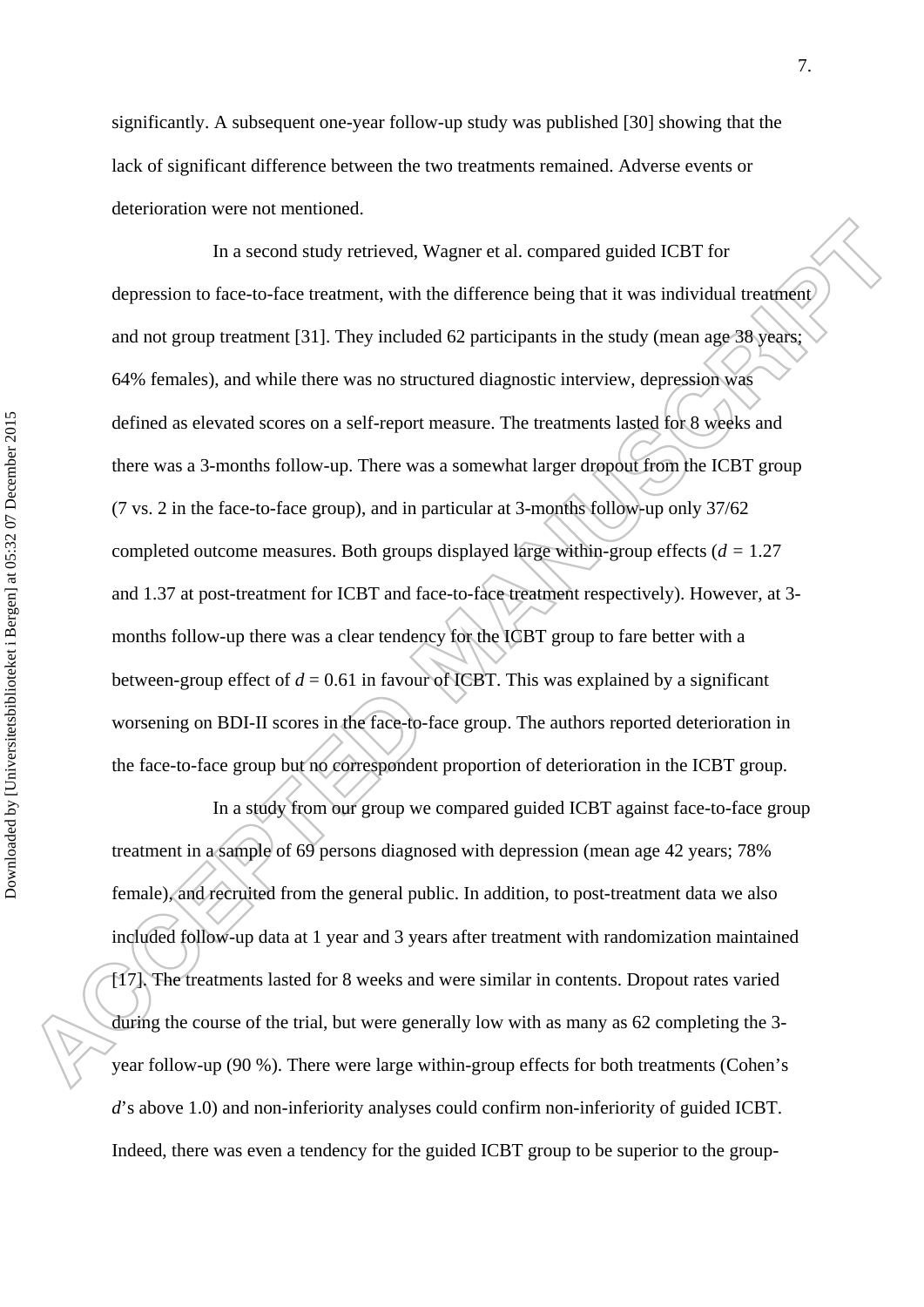based CBT condition at 3-year follow-up. No participant in either group had deteriorated at post-treatment as assessed by a clinical interview. However it is important to note that some participants had received additional therapy at the time of the 3-year follow-up (19 psychological treatment and 13 change of medication). Percentages of participants who had received additional psychological treatments during the follow-up period did not differ as a function of condition (ICBT=10 vs. group-CBT=9).

A fourth study compared guided ICBT against face-to-face treatment, but with both interventions being based on based on a form of CBT called Acceptance and Commitment Therapy (ACT) [32]. As with the Wagner et al. trial participants were not diagnosed with depression in a diagnostic interview. The Internet treatment (called iACT) and the individual face-to-face treatments lasted for 6 weeks. The iACT involved two visits at the clinic. Participants were recruited from the general public via advertisements, and in total 38 persons were randomized to either condition (mean age 45 years; 68 % females). There was almost no dropout  $(n = 1)$  at post-treatment and follow-up assessments, the last one being at 18 months post-treatment. Results on the BDI-II showed large within-group effects, including large pre-to follow-up effects (Hedge's  $g = 1.59$  for the iACT group and 1.37 for the ACT group). There were also indications that the Internet condition fared better than the face-to-face treatment at 6-month follow-up with a between group effect on the BDI-II of  $g =$ 0.76. Deterioration was reported but no participant deteriorated during the trial.

A recent study compared a smartphone-delivered treatment including four brief live sessions against a full 10-session behavioral activation treatment [33], both delivered during a 10 week treatment period. The authors included 93 participants with depression (mean age 31 years; 70 % females). Primary outcome measure was the Beck Depression Inventory (BDI-II) [34], and in addition to pre- and post-measures a six months follow-up was included. Results showed large within-group effects  $(d = 1.35$  to 1.47), and only three participants dropped out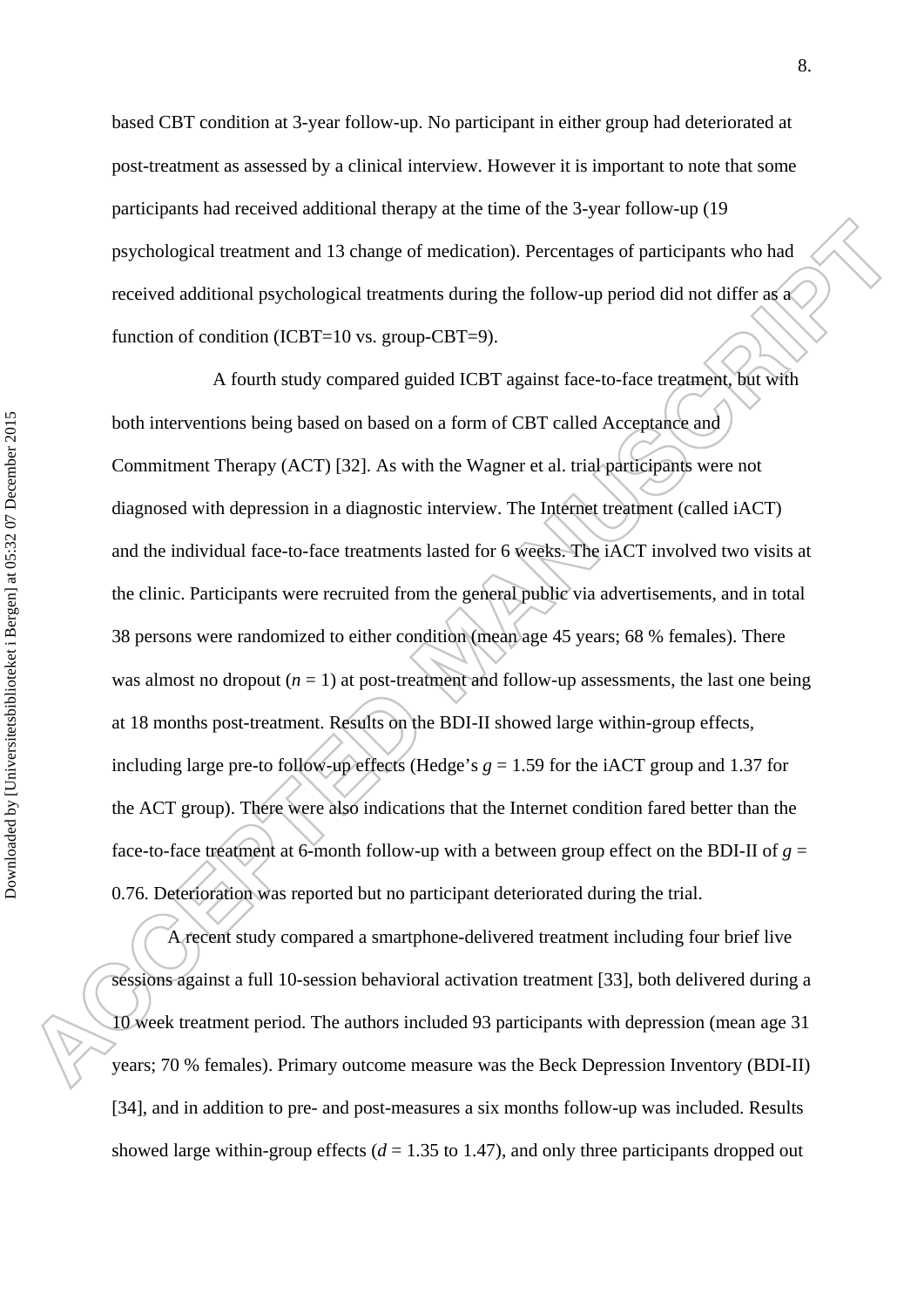(at the 6-month follow-up this had increased to 16 participants). There were small differences between the groups. Adverse events or deterioration were not reported.

#### **Meta-analytic summary**

We used the program Comprehensive Meta-Analysis (version 2.2.021; CMA) to calculate pooled mean effect sizes for the contrast between ICBT and face-to-face CBT. A forest plot for the five studies is presented in Figure 1. In total there were 229 participants who had been randomized to guided ICBT (in one case iACT and in one case smartphone treatment with four brief live sessions) and 200 who had been randomized to face-to-face CBT (in two studies group treatment). All studies used the Beck Depression Inventory II, which we used for the calculation of effect sizes. The overall random effects between-group effect size was Hedge's  $g = 0.12$  (95% CI: -0.06~0.30) in the direction of favoring guided ICBT and with no signs of heterogeneity ( $I^2$ =00%). Duvall and Tweedie's trim and fill procedure and Egger's test also did not suggest publication bias (as implemented in CMA). Thus on the basis of the five controlled studies guided ICBT and face-to-face CBT appears to be equally effective.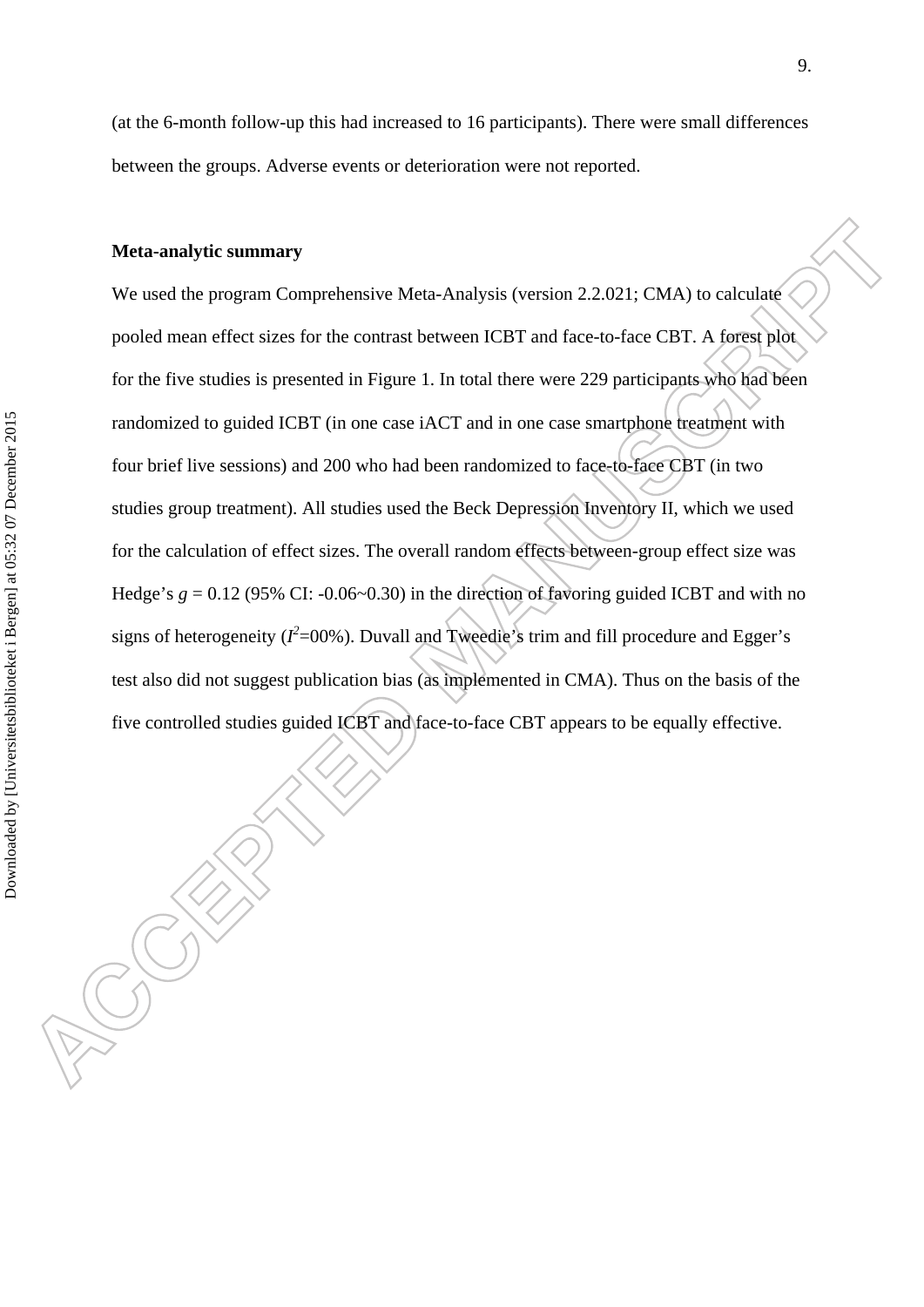#### **Expert commentary & five-year view**

Major depression and sub-clinical depressive symptoms are costly problems for society and there is a need for psychological treatments that can complement other services and be reached from a distance. Systematic reviews and meta-analysis of controlled trials suggest that guided ICBT can be as effective as face-to-face CBT and there are also studies indicating that ICBT for depression has enduring effects and can be delivered effectively in regular clinical settings. We show here that direct comparative studies also point in the same direction with no clinically relevant difference between ICBT and face-to-face CBT. However, most trials have been small and cost-effectiveness has not been reported yet. For example, therapist time spent has not been consistently reported and hence cannot be stated in any detail. Moreover, it is possible that for some patients ICBT is better and for others faceto-face CBT. Even if we believe we have located the published trials and did not find any registered additional ongoing trials, it is possible that unpublished trials exist. However, it is not necessarily the case that a bias exist in favour of ICBT as this treatment format sometimes is referred to as low-intensity and regarded as inferior by experienced face-to-face therapist. Further, in spite of a call for reporting of negative outcomes [35], there are still studies that fail to report this. Moreover, most studies have been conducted in Europe and Australia but increasingly ICBT is being adapted for other non-western cultures [36].

 Future research in the upcoming five years could focus on severe depression and/or more chronic forms of depression such as dysthymia. Psychological treatments usually do better for these conditions when combined with medication [37], but is possible that the duration and format of the treatment may need to be altered. Internet delivery would facilitate long-term treatments but this has not yet been explored. Further, problems with memory and retention of session content can be handled with the use of the internet as treatment components can be repeated. Moreover, in ICBT comorbid symptoms can be included as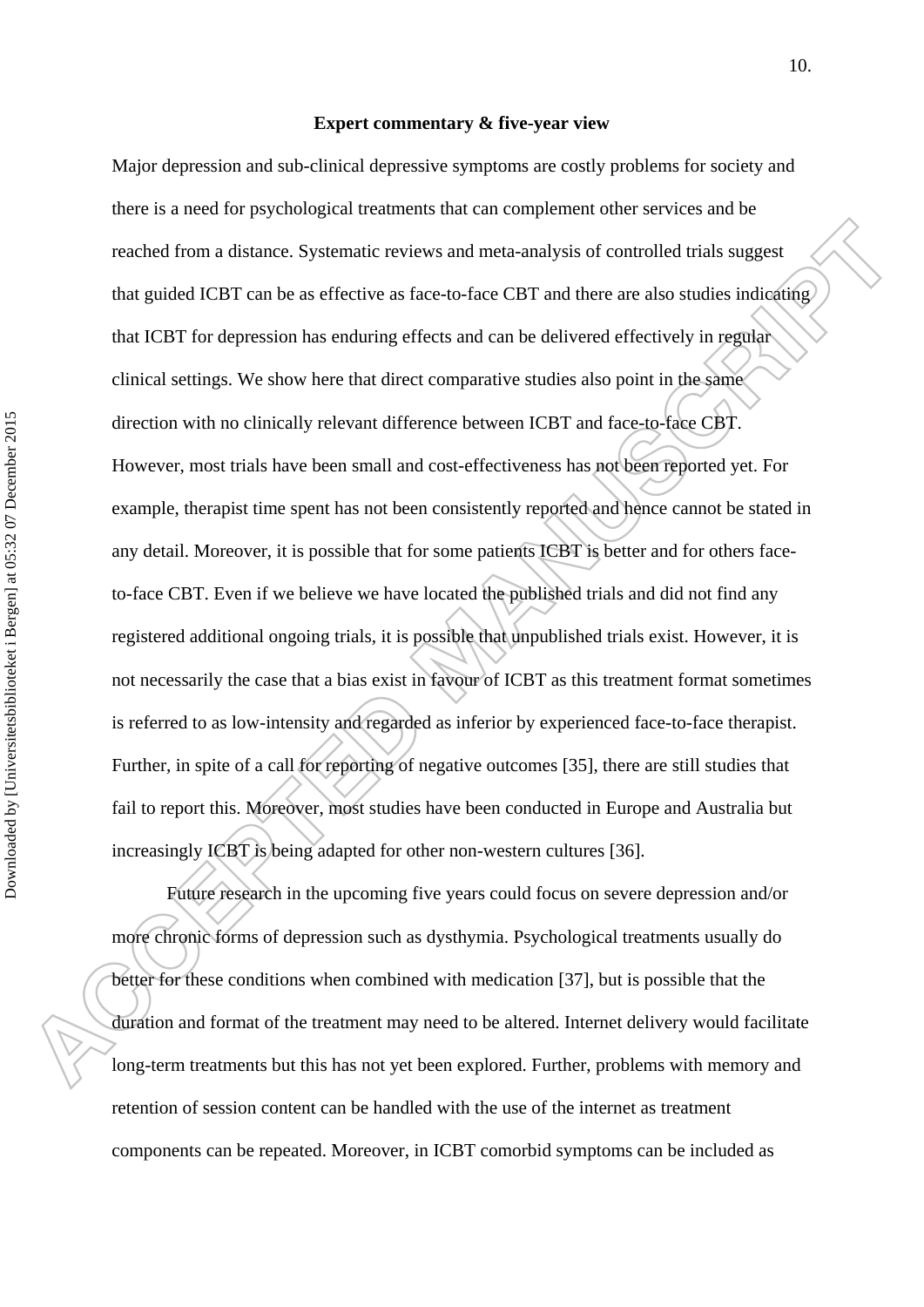targets for intervention and treatment content can be adapted according to motivation and reading level [19]. Other forms of affective disorder such as bipolar disorder has not yet been the focus on much ICBT but could very well serve as a complement to other services [38]. Another task for the future is to develop and test guided ICBT for adolescents and older adults with depression. There are studies suggesting that ICBT for depression can work for adolescents [39] and older adults [40], but more studies are needed. Another possible future line of research is to focus on knowledge acquisition as there are only a few studies on what clients remember and actually learn from their treatments [41].

Finally, as with all intervention research involving multi-component treatment packages there is a need for studies on moderators and mediators of change as a way to further develop interventions and to understand what makes ICBT work [42].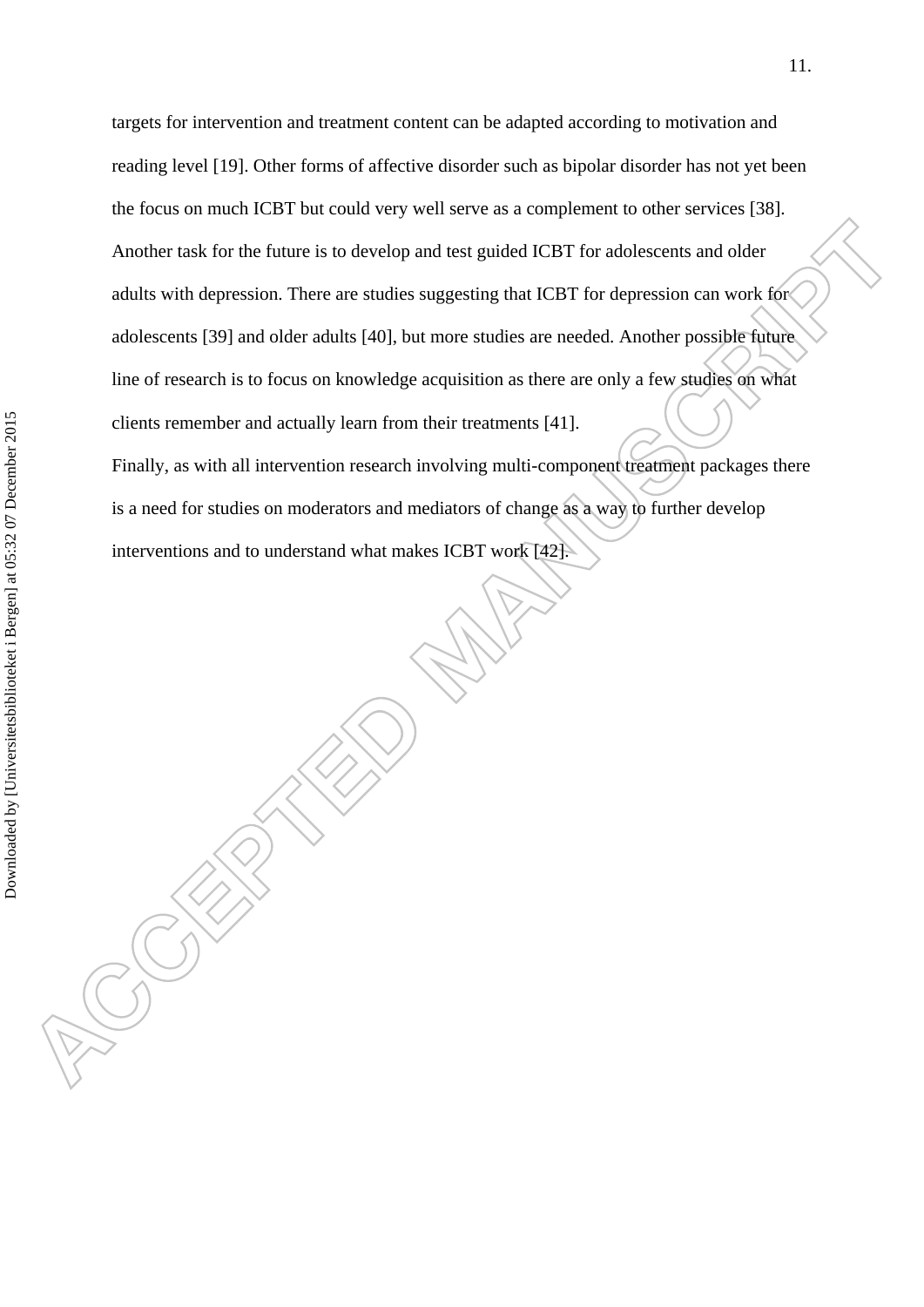#### **Key issues**

- Internet-based cognitive behavior therapy has been tested in many trials showing good results when guidance from a clinician is provided.
- Increasingly, long-term effects of guided ICBT has been documented.
- There are also studies conducted in regular clinical settings suggesting that ICBT works in real life.
- To date there are few direct comparative studies but the five studies included here all suggest that guided ICBT can be as effective as face-to-face CBT.
- Future studies could focus on more severe and chronic cases of depression, other age groups than adults (older adults and adolescents), and mechanisms of change.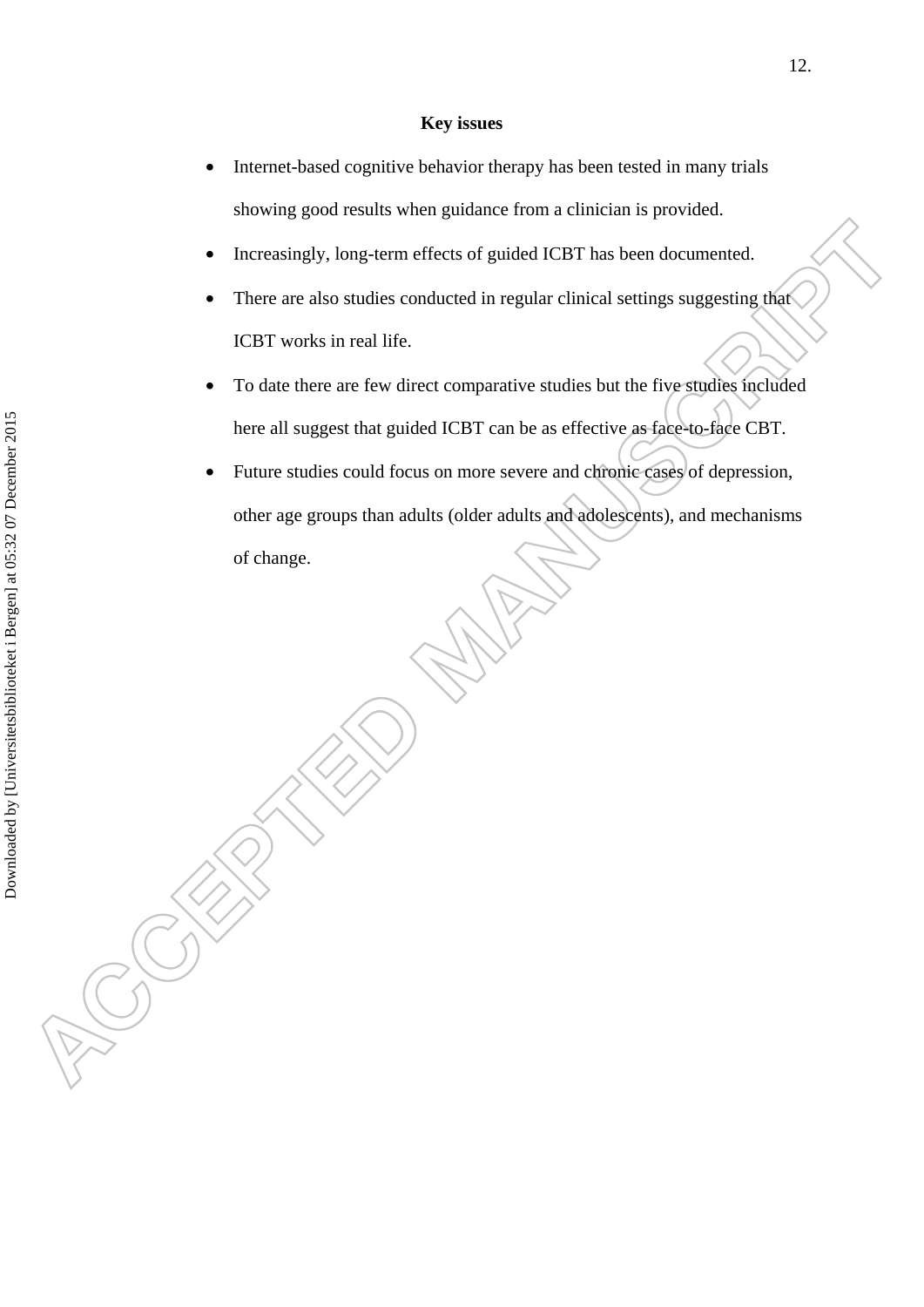### **Figure legend**

FIGURE 1: Forest plot of studies comparing guided internet-delivered cognitive behavior

therapy against face-to-face cognitive behavior therapy.



| Studyname               | Statistics for each study |                   |          |                |                |                 |       |                       | Std diff in means and 95% CI |      |                     |      |
|-------------------------|---------------------------|-------------------|----------|----------------|----------------|-----------------|-------|-----------------------|------------------------------|------|---------------------|------|
|                         | Std diff<br>in means      | Standard<br>error | Variance | Lower<br>limit | Upper<br>limit | Z-Value p-Value |       |                       |                              |      |                     |      |
| Speket al. 2007         | 0.062                     | 0.141             | 0,020    | $-0,215$       | 0,338          | 0.438           | 0.662 |                       |                              |      |                     |      |
| Andersson et al. 2013   | 0,387                     | 0,250             | 0,063    | $-0.104$       | 0,878          | 1,545           | 0,122 |                       |                              |      |                     |      |
| Wagner et al. 2014      | 0,009                     | 0,254             | 0,065    | $-0,490$       | 0,507          | 0.033           | 0.973 |                       |                              |      |                     |      |
| Lappalained et al. 2014 | 0,158                     | 0,325             | 0,106    | $-0.478$       | 0.795          | 0.487           | 0.626 |                       |                              |      |                     |      |
| Lyet al. 2015           | 0,129                     | 0,208             | 0.043    | $-0.278$       | 0,536          | 0.621           | 0,535 |                       |                              |      |                     |      |
|                         | 0.122                     | 0.094             | 0.009    | $-0,062$       | 0,305          | 1,299           | 0.194 |                       |                              |      |                     |      |
|                         |                           |                   |          |                |                |                 |       | $-2.00$               | $-1.00$                      | 0.00 | 1,00                | 2,00 |
|                         |                           |                   |          |                |                |                 |       | Fav ours face-to-face |                              |      | <b>Favours ICRT</b> |      |

**Meta Analysis**

# *Financial and competing interests disclosure*

This paper was sponsored in part by the Swedish research council, Linköping University (Professor contract) and the E-COMPARED project (EC funded). The authors have no other relevant affiliations or financial involvement with any organization or entity with a financial interest in or financial conflict with the subject matter or materials discussed in the manuscript apart from those disclosed.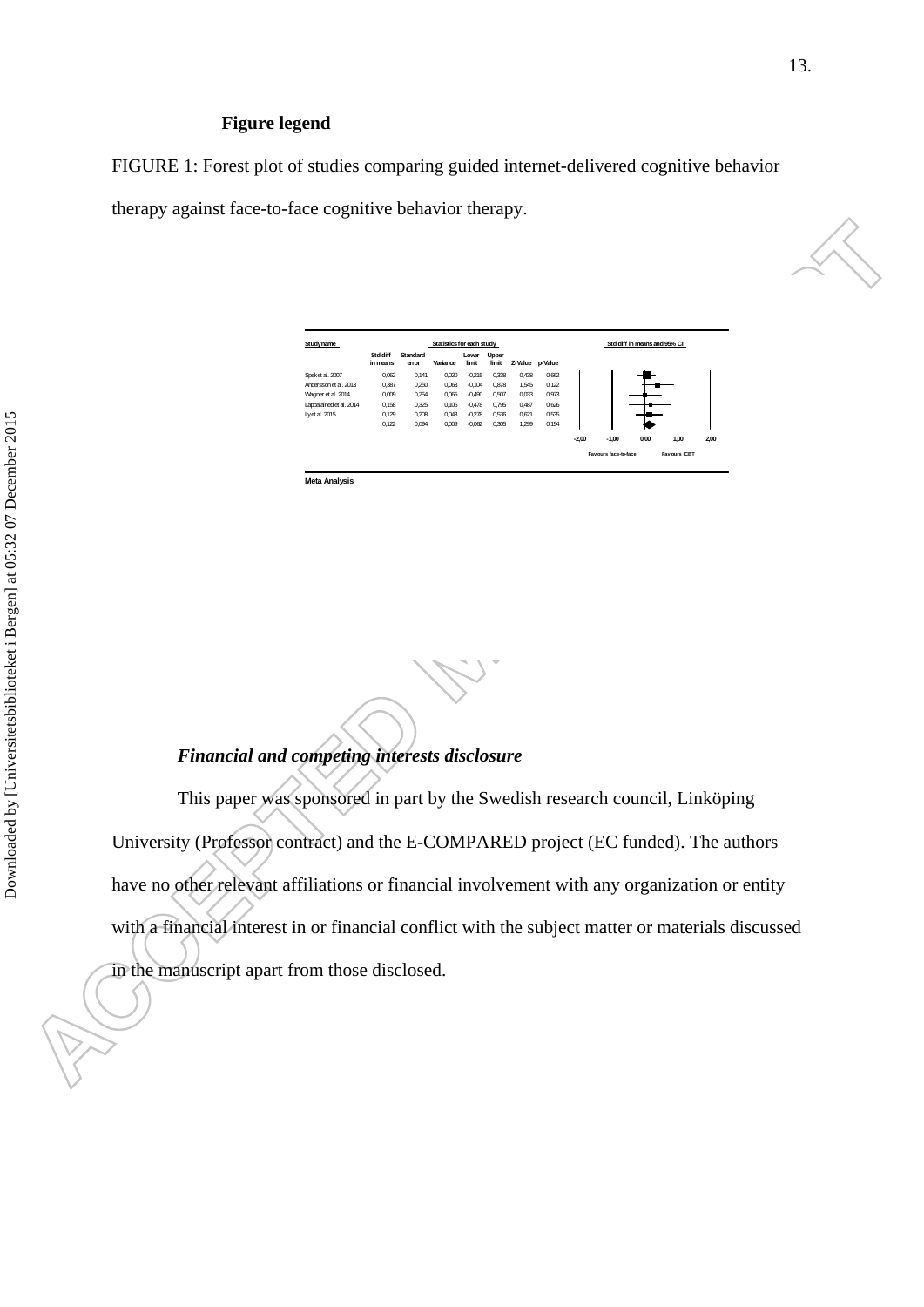#### **References**

Papers of special note have been highlighted as:

**•** of interest

- **•** of considerable interest
- 1. Ebmeier KP, Donaghey C, Steele JD. Recent developments and current controversies in depression. *Lancet*, 367, 153-167 (2006).
- 2. van Zoonen K, Buntrock C, Ebert DD *et al.* Preventing the onset of major depressive disorder: a meta-analytic review of psychological interventions. *Int J Epidemiol*, 43, 318-329 (2014).
- 3. Gotlib IH, Hammen CL (eds.) *Handbook of depression* (The Guilford Press, New York, 2009).
- 4. Cuijpers P, Hollon S, Van Straten A, Bockting C, Berking M, Andersson G. Does cognitive behaviour therapy have an enduring effect that is superior to keeping patients on continuation pharmacotherapy? A meta-analysis. *BMJ Open*, 3, e002542 (2013).
- 5. Andersson G. Using the internet to provide cognitive behaviour therapy. *Behav Res Ther*, 47, 175-180 (2009).
- 6. Johansson R, Ekbladh S, Hebert A *et al.* Psychodynamic guided self-help for adult depression through the Internet: a randomised controlled trial. *PLoS ONE*, 7 (5), e38021 (2012).

**• Controlled trial suggesting that other forms of psychotherapy than CBT can be effective**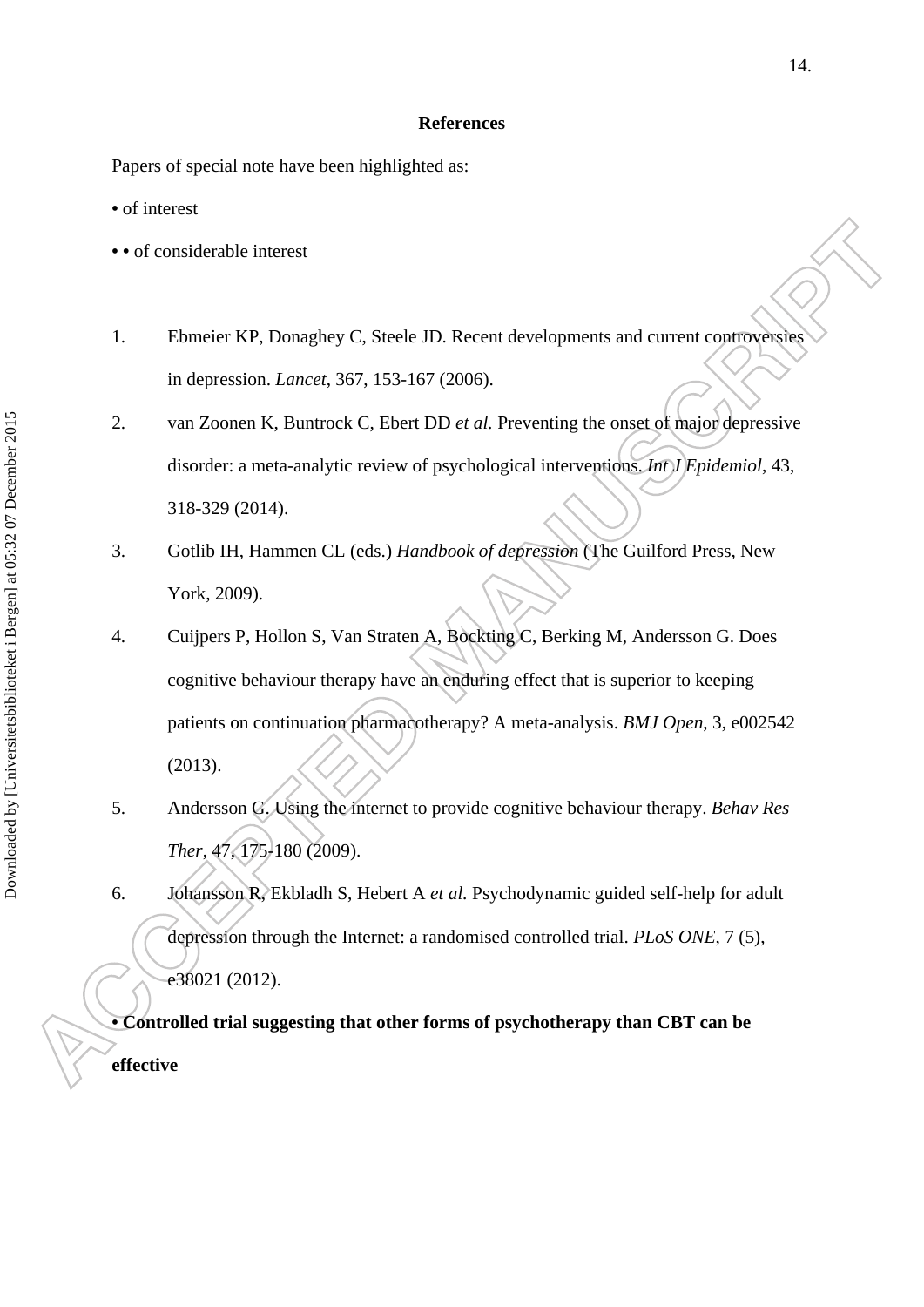- 7. Ström M, Uckelstam C-J, Andersson G, Hassmén P, Umefjord G, Carlbring P. Internet-delivered therapist-guided physical activity for mild to moderate depression: A randomized controlled trial. *PeerJ*, 1, e178 (2013).
- 8. Andersson G. Internet-delivered psychological treatments. *Ann Rev Clin Psychol*, (In press).
- 9. Andersson G. *The internet and CBT: A clinical guide* (CRC Press, Boca Raton, 2014).

# **• Book length review of internet-delivered cognitive behavior therapy**

- 10. Johansson R, Andersson G. Internet-based psychological treatments for depression. *Expert Rev Neurother*, 12, 861-870 (2012).
- 11. Andersson G, Cuijpers P. Internet-based and other computerized psychological treatments for adult depression: A meta-analysis. *Cogn Behav Ther*, 38, 196-205 (2009).
- 12. Richards D, Richardson T. Computer-based psychological treatments for depression: a systematic review and meta-analysis. *Clin Psychol Rev*, 32, 329-342 (2012).
- 13. Cowpertwait L, Clarke D. Effectiveness of web-based psychological interventions for depression: A meta-analysis. *Int J Ment Health Addiction*, 11(2), 247-268 (2013).
- 14. Holländare F, Johnsson S, Randestad M *et al.* Two-year outcome for Internet-based relapse prevention for partially remitted depression. *Behav Res Ther*, 51, 719-722  $(2013)$ .
- 15. Holländare F, Johnsson S, Randestad M *et al.* Randomized trial of internet-based relapse prevention for partially remitted depression. *Acta Psychiatr Scand*, 124, 285- 294 (2011).

**• Controlled trial suggesting that relapse in depression can be prevented**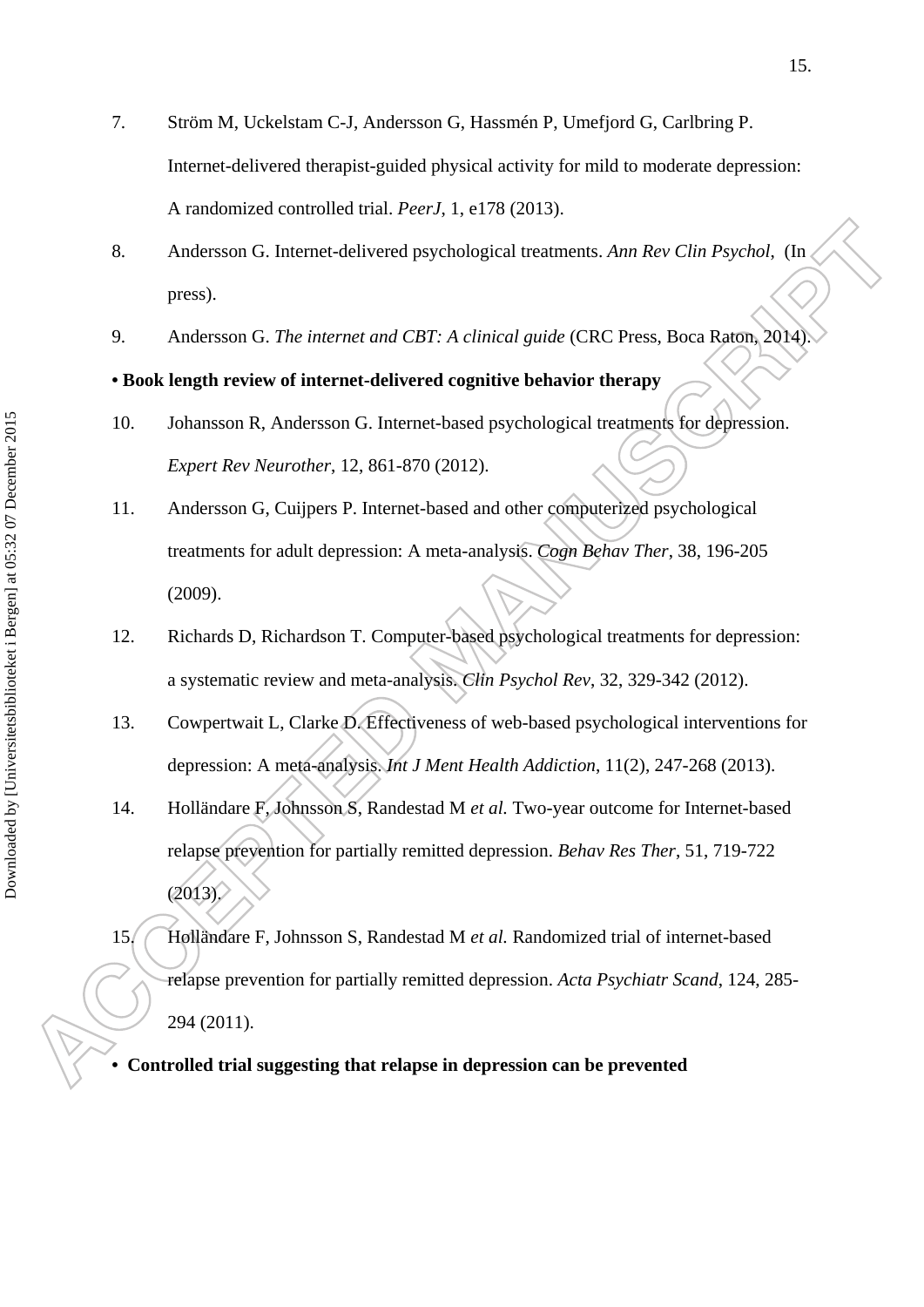- 16. Andersson G, Hesser H, Hummerdal D, Bergman-Nordgren L, Carlbring P. A 3.5 year follow-up of Internet-delivered cognitive behaviour therapy for major depression. *J Mental Health*, 22, 155-164 (2013).
- 17. Andersson G, Hesser H, Veilord A *et al.* Randomized controlled non-inferiority trial with 3-year follow-up of internet-delivered versus face-to-face group cognitive behavioural therapy for depression. *J Affect Disord*, 151, 986-994 (2013).
- 18. Ruwaard J, Schrieken B, Schrijver M *et al.* Standardized web-based CBT of mild to moderate depression: A randomized controlled trial with a long-term follow-up. *Cogn Behav Ther*, 38, 206-221 (2009).
- 19. Johansson R, Sjöberg E, Sjögren M *et al.* Tailored vs. standardized Internet-based cognitive behavior therapy for depression and comorbid symptoms: A randomized controlled trial. *PLoS ONE*, 7(5), e36905 (2012).
- 20. Andersson G, Hedman E. Effectiveness of guided Internet-delivered cognitive behaviour therapy in regular clinical settings. *Verhaltenstherapie*, 23, 140-148 (2013).
- **Review of effectiveness studies on ICBT.**
- 21. Hedman E, Ljótsson B, Kaldo V *et al.* Effectiveness of Internet-based cognitive behaviour therapy for depression in routine psychiatric care. *J Affect Disord*, 155, 49- 58 (2014).
- 22. Ruwaard J, Lange A, Schrieken B, Dolan CV, Emmelkamp P. The effectiveness of online cognitive behavioral treatment in routine clinical practice. *PLoS One*, 7(7), e40089 (2012).

Williams AD, Andrews G. The effectiveness of Internet cognitive behavioural therapy (iCBT) for depression in primary care: a quality assurance study. *PLoS One*, 8, e57447 (2013).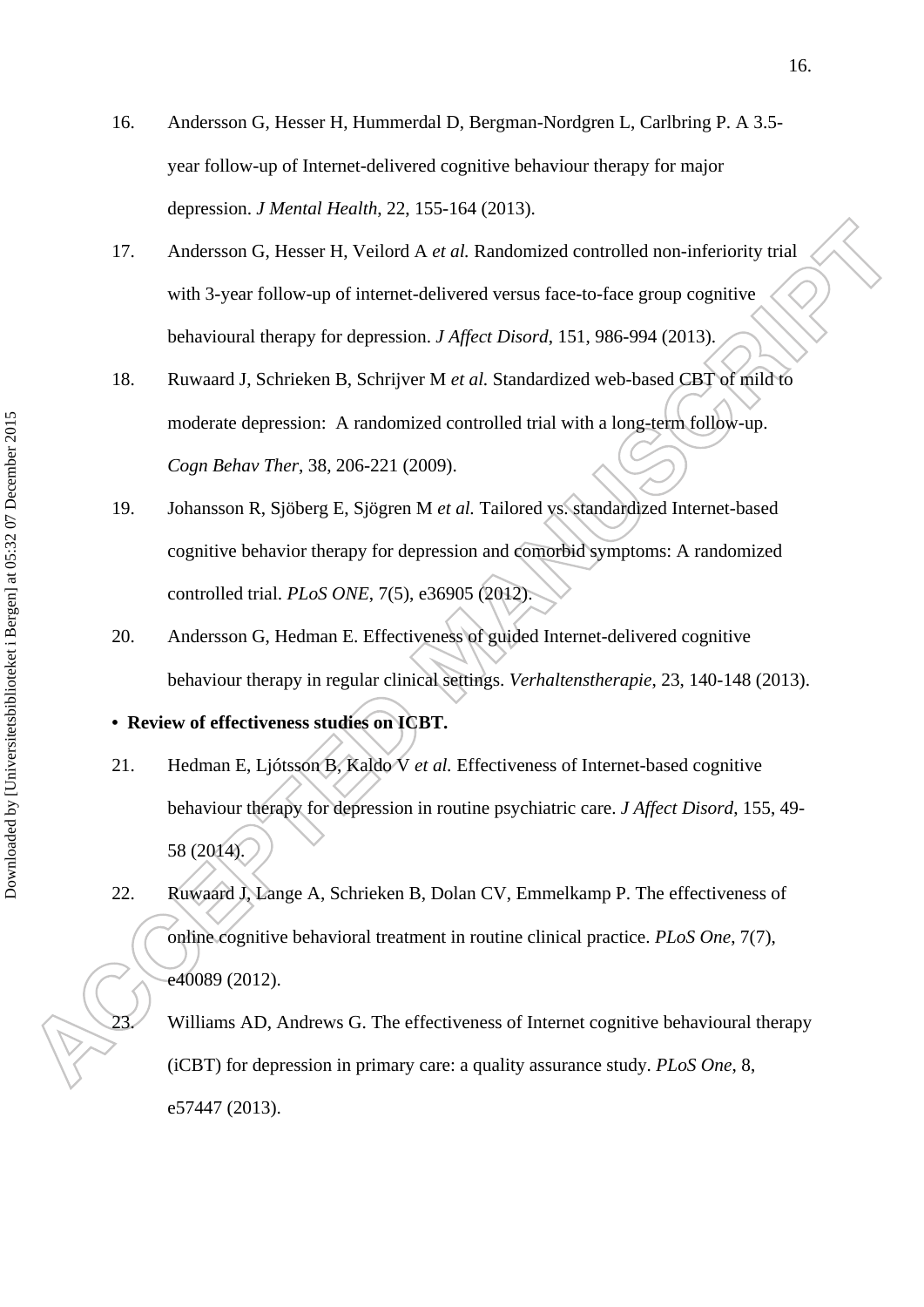- 24. Andersson G. Internet based cognitive behavioral self-help for depression. *Expert Rev Neurother*, 6, 1637-1642 (2006).
- 25. Cuijpers P, Donker T, van Straten A, Andersson G. Is guided self-help as effective as face-to-face psychotherapy for depression and anxiety disorders? A meta-analysis of comparative outcome studies. *Psychol Med*, 40, 1943-1957 (2010).
- 26. Andersson G, Cuijpers P, Carlbring P, Riper H, Hedman E. Internet-based vs. face-toface cognitive behaviour therapy for psychiatric and somatic disorders: a systematic review and meta-analysis. *World Psychiatry*, 13, 288-295 (2014).

# **•• Meta-analysis of studies comparing ICBT against face-to-face CBT showing no difference.**

27. Hedman E, Ljótsson B, Lindefors N. Cognitive behavior therapy via the Internet: a systematic review of applications, clinical efficacy and cost-effectiveness. *Expert Rev Pharmacoecon Outcomes Res*, 12, 745-764 (2012).

# **• Comprehensive review of ICBT studies.**

- 28. Spek V, Nyklicek I, Smits N *et al.* Internet-based cognitive behavioural therapy for subthreshold depression in people over 50 years old: a randomized controlled clinical trial. *Psychol Med*, 37, 1797-1806 (2007).
- 29. Cuijpers P, Munoz RF, Clarke GN, Lewinsohn PM. Psychoeducational treatment and prevention of depression: the "Coping with Depression" course thirty years later. *Clin Psychol Rev*, 29, 449-458 (2009).

30. Spek V, Cuijpers P, Nyklicek I *et al.* One-year follow-up results of a randomized controlled clinical trial on internet-based cognitive behavioural therapy for subthreshold depression in people over 50 years. *Psychological Medicine*, 38, 635- 639 (2008).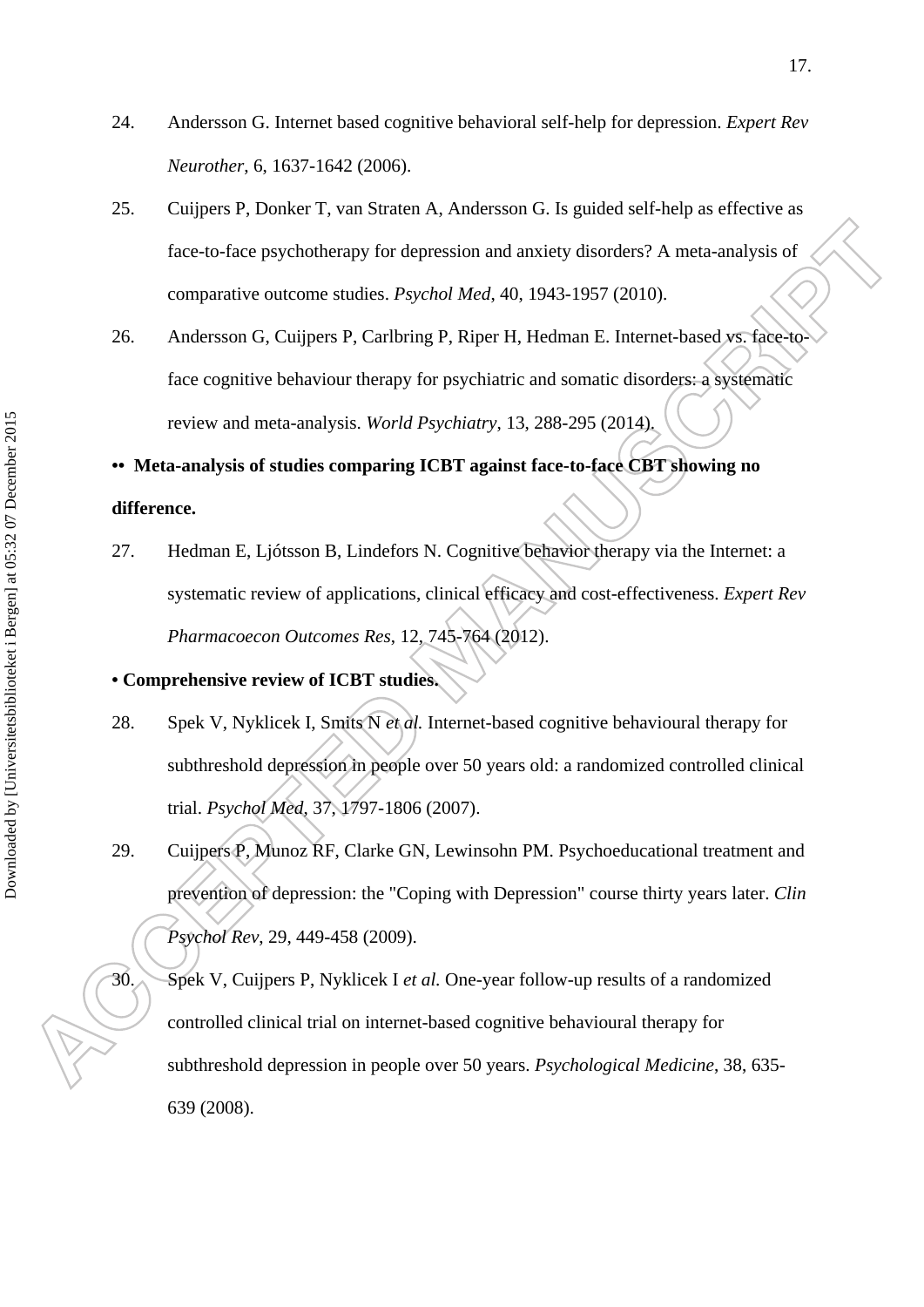- 31. Wagner B, Horn AB, Maercker A. Internet-based versus face-to-face cognitivebehavioral intervention for depression: A randomized controlled non-inferiority trial. *J Affect Disord*, 152-154, 113-121 (2014).
- 32. Lappalainen P, Granlund A, Siltanen S *et al.* ACT Internet-based vs face-to-face? A randomized controlled trial of two ways to deliver Acceptance and Commitment Therapy for depressive symptoms: An 18-month follow-up. *Behaviour Research and Therapy*, 61, 43-54 (2014).
- 33. Ly KH, Topooco N, Cederlund H *et al.* Smartphone-supported versus full behavioural activation for depression: a randomised controlled trial. *PLoS One*, 10, e0126559 (2015).
- 34. Beck AT, Steer RA, Brown GK. *Manual for the Beck Depression Inventory-II*  (Psychological Corporation, San Antonio, TX, 1996).
- 35. Rozental A, Andersson G, Boettcher J *et al.* Consensus statement on defining and measuring negative effects of Internet interventions. *Internet Interventions*, 1, 12-19 (2014).
- **Consensus statement regarding the reporting of negative effects of internet**

# **interventions.**

36. Choi I, Zou J, Titov N *et al.* Culturally attuned Internet treatment for depression amongst Chinese Australians: a randomised controlled trial. *J Affect Disord*, 136, 459- 468 (2012).

37. Cuijpers P, van Straten A, Schuurmans J, van Oppen P, Hollon SD, Andersson G. Psychotherapy for chronic major depression and dysthymia: A meta-analysis. *Clin Psychol Rev*, 30, 51-62 (2010).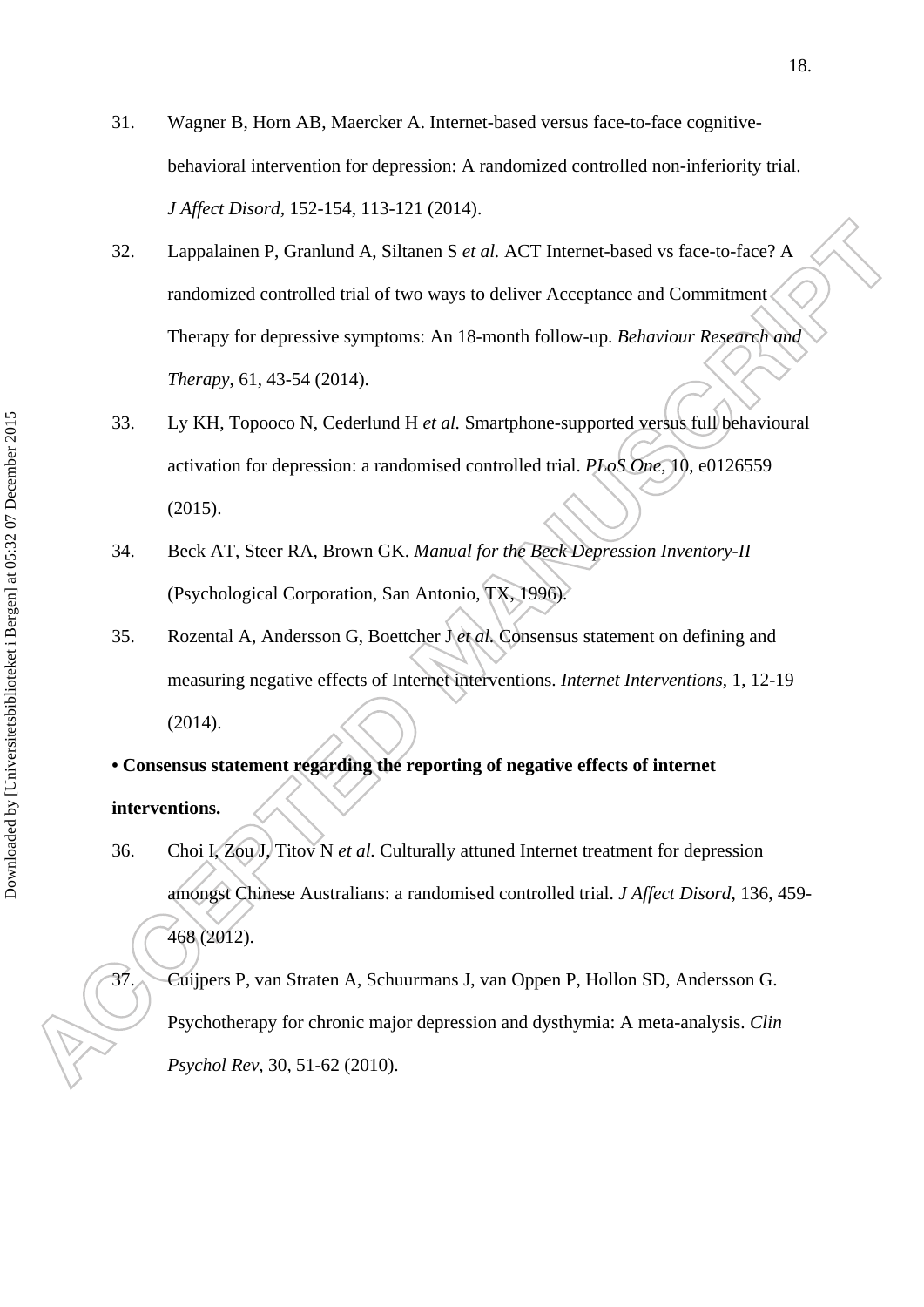- 38. Smith DJ, Griffiths E, Poole R *et al.* Beating Bipolar: exploratory trial of a novel Internet-based psychoeducational treatment for bipolar disorder. *Bipolar Disord*, 13, 571-577 (2011).
- 39. van der Zanden R, Kramer J, Gerrits R, Cuijpers P. Effectiveness of an online group course for depression in adolescents and young adults: a randomized trial. *J Med Internet Res*, 14, e86 (2012).
- 40. Titov N, Dear BF, Ali S *et al.* Clinical and cost-effectiveness of therapist-guided internet-delivered cognitive behavior therapy for older adults with symptoms of depression: a randomized controlled trial. *Behav Ther*, 46, 193-205 (2015).
- 41. Harvey AG, Lee J, Williams J *et al.* Improving outcome of psychosocial treatments by enhancing memory and learning. *Perspectives on Psychological Science*, 9, 161- 179 (2014).
- 42. Andersson G, Carlbring P, Berger T, Almlöv J, Cuijpers P. What makes Internet therapy work? *Cogn Behav Ther*, 38(S1), 55-60 (2009).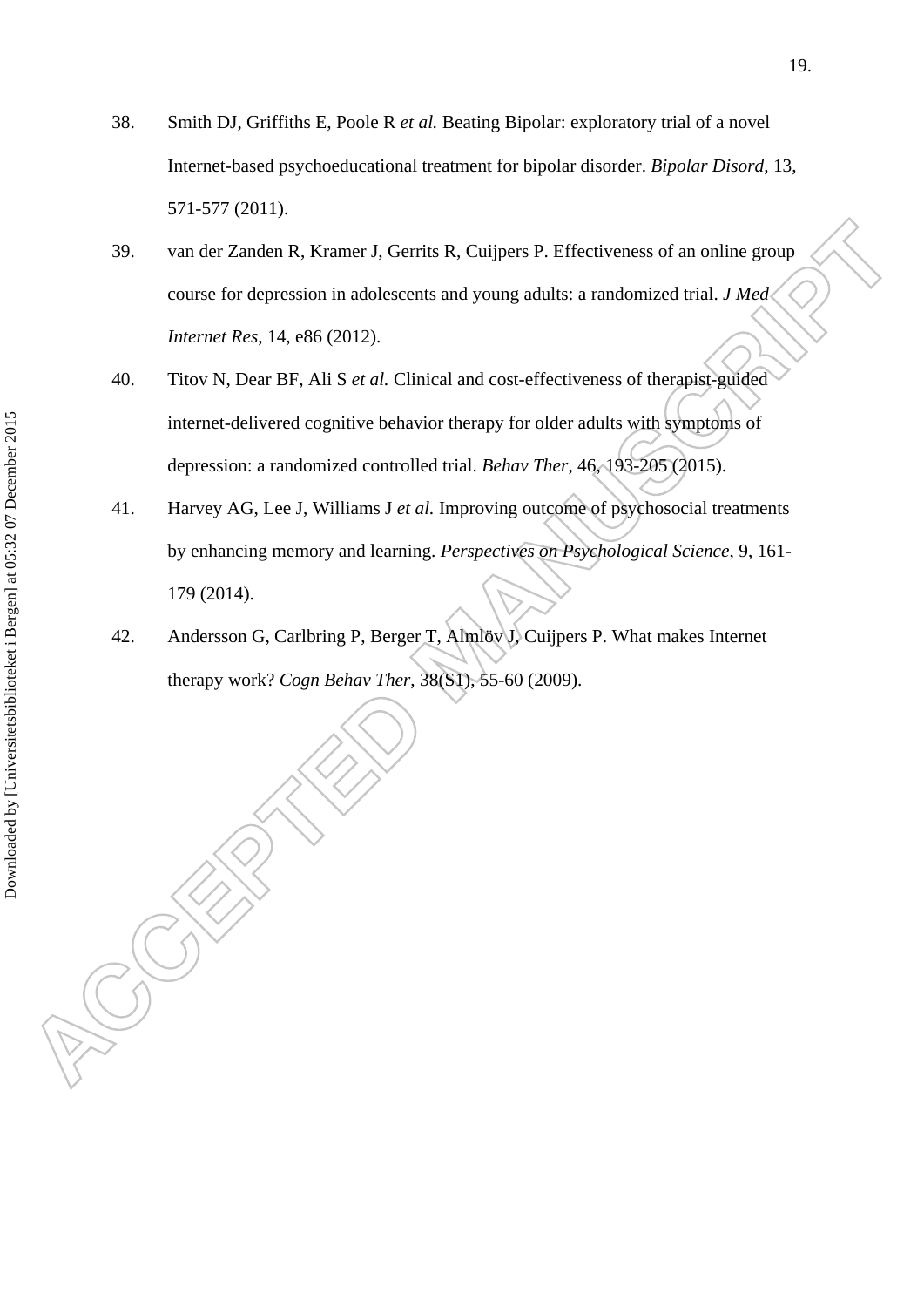Table 1. Contrasting face-to-face cognitive behavior therapy (CBT) against internetdelivered guided cognitive behavior therapy (ICBT).

|                             | <b>CBT</b>                   | <b>ICBT</b>                    |  |
|-----------------------------|------------------------------|--------------------------------|--|
| 1. Pre-treatment assessment | Paper and pencil             | Structured telephone           |  |
|                             | questionnaires completed in  | interview following            |  |
|                             | session or between sessions. | questionnaire assessment via   |  |
|                             |                              | the internet in a secure web-  |  |
|                             |                              | platform.                      |  |
| 2. Treatment delivery       | Scheduled sessions at a      | Via text, video and audio in a |  |
|                             | clinic. Mainly verbal but    | secure web-platform. Access    |  |
|                             | sometimes complemented       | from where the patients are.   |  |
|                             | with text-material.          | Scheduling and travel not      |  |
|                             |                              | needed.                        |  |
| 3. Access to the treatment  | Rarely possible with the     | Always possible for patients   |  |
| after a session             | exception of audio-recorded  | to go back to the treatment    |  |
|                             | sessions handed out to       | modules including previous     |  |
|                             | patients as homework.        | reading correspondence with    |  |
|                             |                              | therapist.                     |  |
| 4. Therapist role           | <b>Explaining treatment</b>  | Therapist role is mainly       |  |
|                             | rationale, checking          | supportive and based on text.  |  |
|                             | homework, doing in-session   | Occasional need to clarify the |  |
|                             | activities, to secure a      | treatment material. Therapist  |  |
|                             | therapeutic alliance.        | skills and training probably   |  |
|                             | Therapist training and       | less crucial, with the         |  |
|                             | competence probably crucial. | exception of writing skills.   |  |
|                             |                              |                                |  |